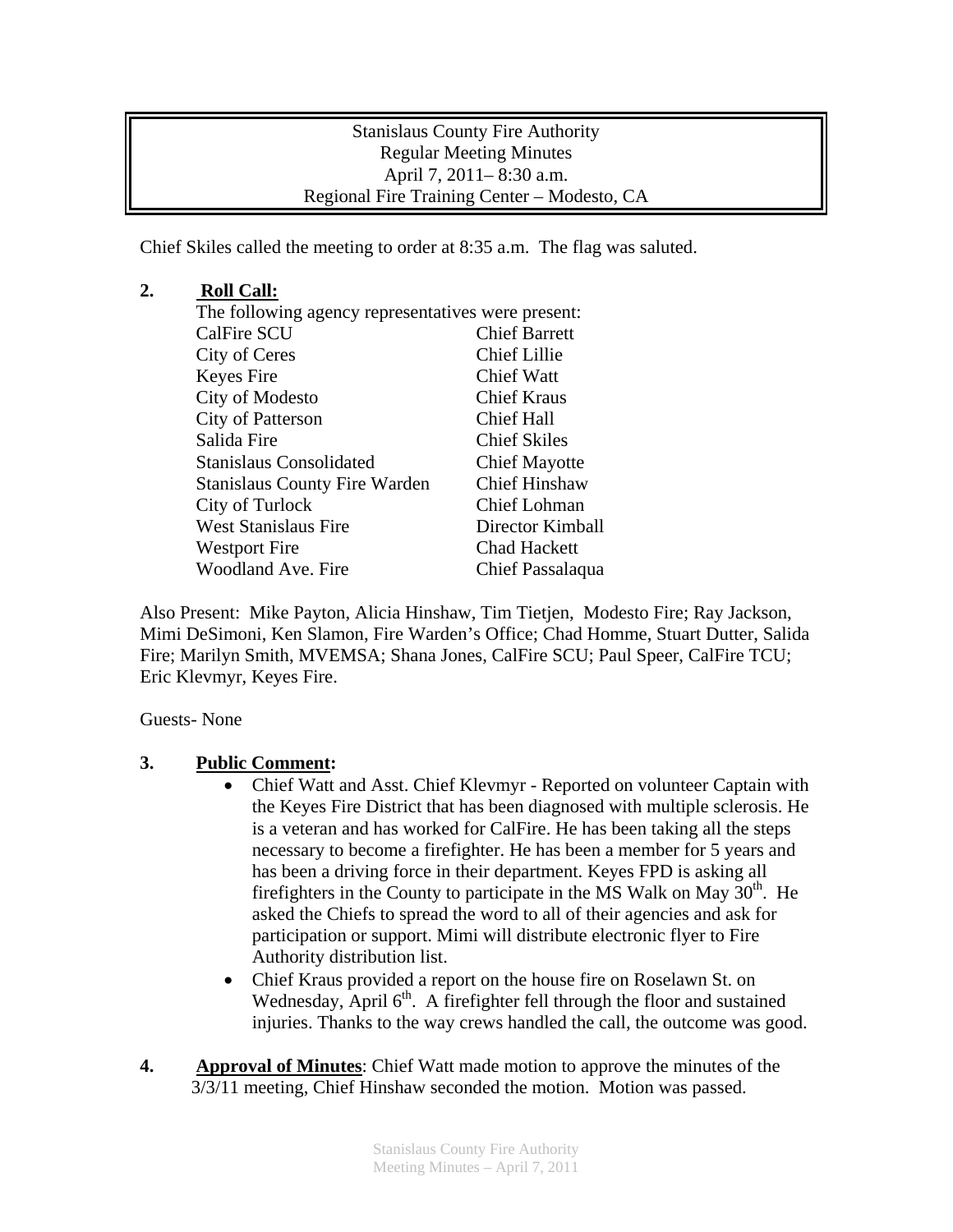## **5. Staff / Committee Reports**

- 5.1 Management, Fiscal, Legislative- Chief Slamon reported on legislation that may exempt the 5000 square foot sprinkler ordinance. If this passes, the sprinkler ordinance in the County will not be in effect. Each agency-having-jurisdiction will have the ability to pass a more restrictive ordinance, as they have in the past. It was suggested to address this at the next meeting to develop a unified response to the legislation to Senator Berryhill. The Fire Marshal will put a response together for the group to consider. There is also legislation to allow a second fireworks season at new-years. The work-load issues related to fireworks was discussed. Mimi discussed the financial aspect of the regional fire RMS project and the MDC program. There are still a few Form 700s outstanding. County budget is 14 million short which has affected all departments. The Fiscal Year 11-12 Proposed budget is under development; new information affecting the budget is still coming out.
- 5.2 Fire Investigations- Reports were distributed. 17 fires were investigated.
- 5.3 Fire Prevention- Report was sent out with agenda.
- 5.4 Fire Communications- Chad went over items in his report including CAD, MDC grant and Fire RMS. Chad and Chief Jackson are doing a pre-fire season training with SR-911 on the 19<sup>th</sup> and 22<sup>nd</sup> of April. Any policy updates from agencies should be sent to either Chad or Chief Jackson. Mimi reported on the service level agreements that are being developed and the transfer of licenses that were purchased.
- 5.5 Fire Training- Stuart reported on 5 classes that were offered in the last month either for a reduced price or free through Homeland Security Grant funding. There is a County-wide training calendar on the Salida web-site. There are several training opportunities- flyers are attached to agenda.
- 5.6 EMS Alicia reported on the exposure training classes. There is only one agency that does not have a designated Infection Control officer. Proposed SB 63 would require that on or before July 2011 any school having students on site will be required to have an AED. There is a possibility that schools may be contacting fire departments for direction. SB1051 will allow that in the absence of a credentialed health care provider, teachers may be trained to administer rectal valium. Cal-Chief EMS group discussed the impacts of this proposed legislation. Possible changes to First Responder training from a 40 to a 60 hour training. Whooping cough update- this year to date there has been 25 confirmed cases reported to Public Health. She encouraged the TDAP shot and face masks to all agencies.

## **6. Agenda Items**

**6.1** Operational Area Coordinator- Chief Jackson reported on Region 4 Coordinators meeting on at CalEMA; it is a good opportunity to get information on resources. Two agencies have responded on the dispatch matrix, this information is needed by the region; please forward yours as soon as you are able. An IQS / ROSS audit was conducted by the CalEMA Assistant Chief; our Operational Area did well. Chief Jackson asked for an update on where your